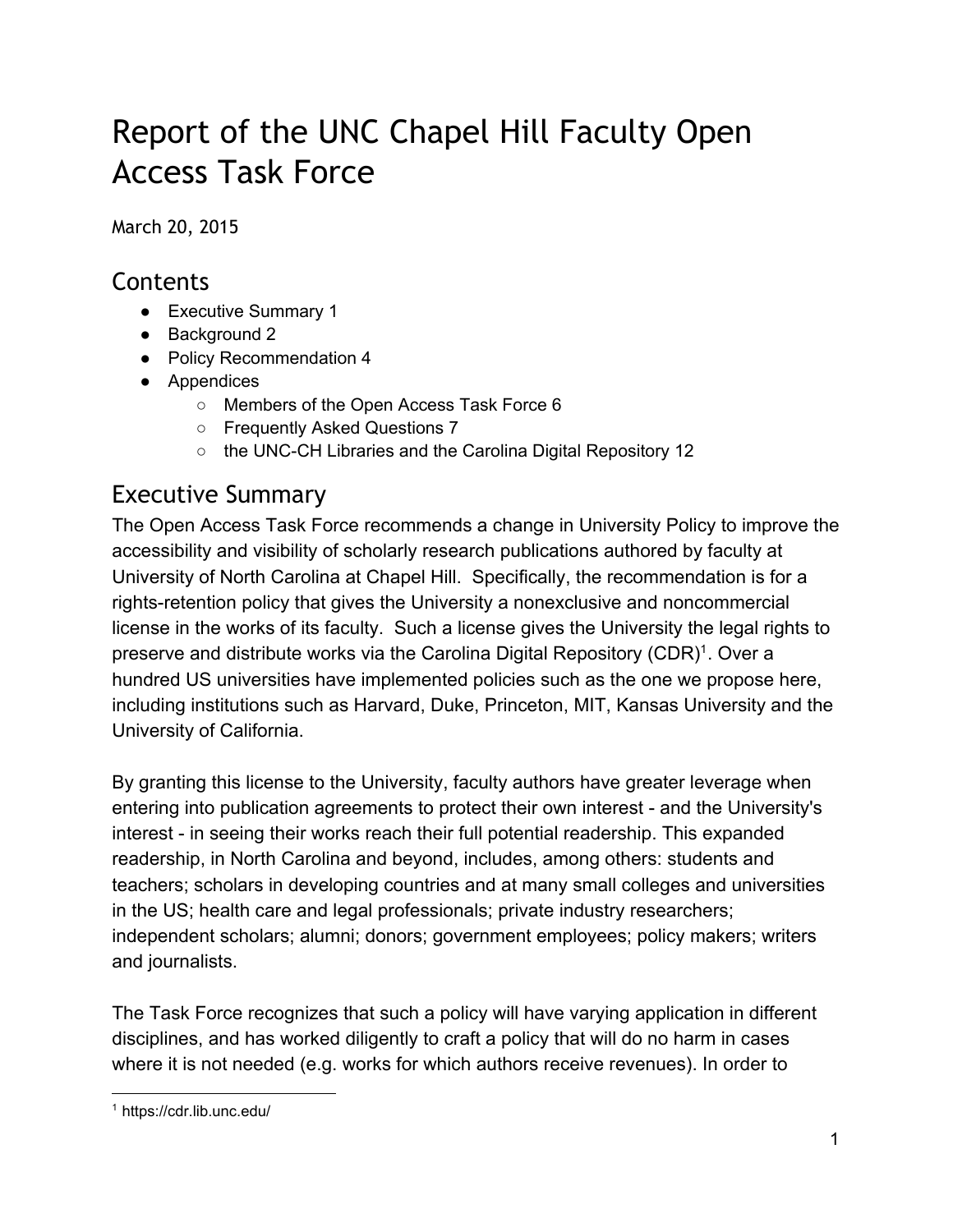accommodate the diversity of cases, faculty are responsible for judging whether a work qualifies under the policy and, in even in cases where work does qualify, may opt out of the license at their own discretion. The implementation of the policy must also respect the fact that in some disciplines, open access journals and repositories are already in widespread use and dissemination via the Carolina Digital Repository would in those instances be redundant. Importantly, the policy preserves the prerogative of faculty to publish in the outlets of their choice, and puts no financial burden on faculty to pay publication fees.

### Background

On the recommendation of two faculty committees, the University Committee on Copyright and the Administrative Board of the Library, the Chair of the Faculty appointed an *ad hoc* Task Force in March 2014. The charge of the Task Force was "to investigate how a university-wide open access policy would affect different disciplines at Carolina, and then make a recommendation on an institutional policy to the Chair of the Faculty".

To meet its charge, a large Task Force was appointed with members spanning the disciplinary diversity of the university, including faculty from many departments within the College of Arts and Sciences; the majority of other Schools; multiple representatives from the Libraries, two graduate students, *ex officio* liaisons to the Offices of Faculty Governance, the University Counsel, and the Provost; as well as facilitation support from the Center for Faculty Excellence (Appendix 1).

While Open Access is a complex and multi-faceted issue<sup>2</sup>, the Task Force focused its attention narrowly on "rights-retention" style policies such as those that have been adopted by many other universities in the past seven years<sup>3</sup> and that are stronger than the existing policy endorsed by UNC Faculty Council<sup>4</sup>. Under US copyright law, an author holds copyright in a work as soon as it is created, and UNC generally does not

 $2$  Open Access is defined as the "...free availability on the public internet, permitting any users to read, download, copy, distribute, print, search or link to the full text of these articles, crawl them for indexing, pass them as data to software or use them for any other lawful purpose…" (http://www.budapestopenaccessinitiative.org/).

<sup>&</sup>lt;sup>3</sup> http://cyber.law.harvard.edu/hoap/Additional\_resources

<sup>&</sup>lt;sup>4</sup> Faculty Council passed a Resolution 2005-7 in March 2005 stating, "Be it resolved that UNC-CH faculty are the owners of their research and should retain ownership and use open access publication venues whenever possible". To accomplish this requires deliberate action on the part of authors, generally by requesting that the publisher agrees to an Addendum to the standard publishing contract that transfers copyright to the publisher, a request that is seldom granted.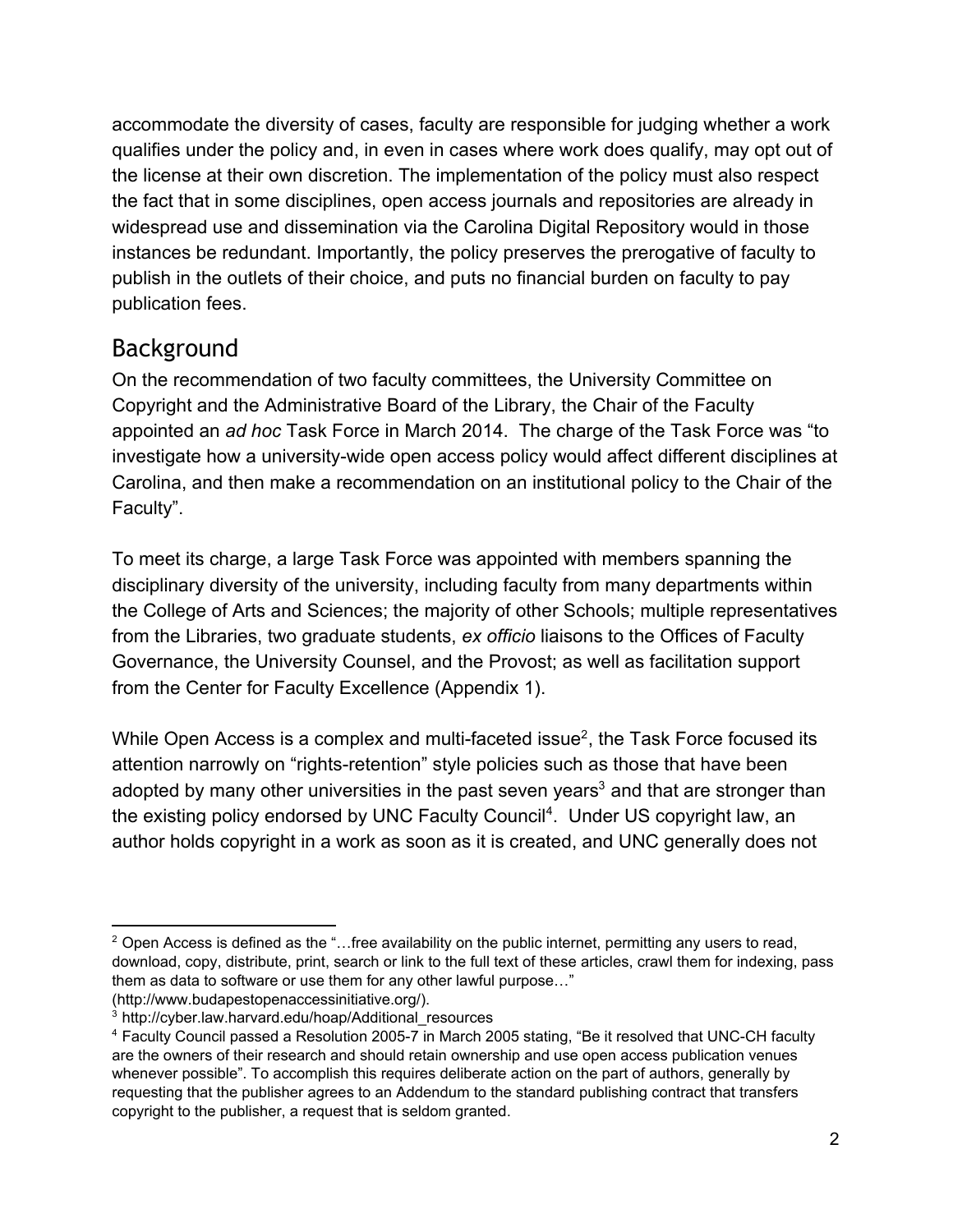claim copyright in faculty members' works<sup>5</sup>. However, in many academic publishing agreements, the author is asked to transfer ownership of copyright to the publisher and the author has very little leverage to negotiate a license for retention of rights. The custom of copyright transfer has become increasingly problematic due to aggressive use by some scholarly publishers to limit fair use of copyrighted material, a case in point being an onerous lawsuit by several academic publishers against Georgia State University<sup>6</sup>.

Rights-retention policies enable the scholarly works of the faculty to be made publicly available under a noncommercial license, either through the university repository or a disciplinary repository of the author's choosing. This is achieved by the faculty granting a nonexclusive, noncommercial license to the university as a condition of employment, so that this license exists prior to the point in time at which a manuscript is created. Such policies (i) preserve the right for authors to publish in whatever outlets they wish, (ii) do not require authors to pay for public access through the publisher (although they are free to do so) and (iii) enable authors to opt out of the policy for any individual work based on their own judgement. To quote from Princeton's Open Access policy<sup>7</sup>, "university support for open access is a form of service to the faculty intended to expand the beneficiaries of the university's research mission." At the same time, such a policy serves the University's educational mission by raising awareness around issues of access, intellectual property rights, and fair use of scholarly works.

The Task Force held four meetings in 2014. Members discussed the rationale for such policies and came up with a list of key concerns and questions, many of which are addressed in the FAQ (Appendix 2). The variation in scholarly communication practices among disciplines was discussed at length. The Task Force pursued the goal of crafting a policy that would realize the benefits above when faculty lack any other means of making a work available while not harming those that already have such means (e.g. authors that use disciplinary repositories such as PubMedCentral, SSRN, or arXiv) or when free availability is undesirable for other reasons (e.g. for commercial textbooks and monographs). Deposit in the CDR, with its ability to support a variety of embargo periods, would give authors the power to respect the wishes of the publisher regarding embargoes, versions of record, *etc.* out of choice, rather than compulsion.

<sup>5</sup> Directed works, which are not covered by this policy, are an exception in which the University is the copyright holder.

<sup>&</sup>lt;sup>6</sup> Educause Resources on "Cambridge University Press vs. Patton et al."

http://www.educause.edu/focus-areas-and-initiatives/policy-and-security/educause-policy/issues-and-positio ns/intellectual-property/georgia-state-copy

<sup>7</sup> http://www.princeton.edu/dof/policies/publ/fac/open-access-policy/open-access-report.pdf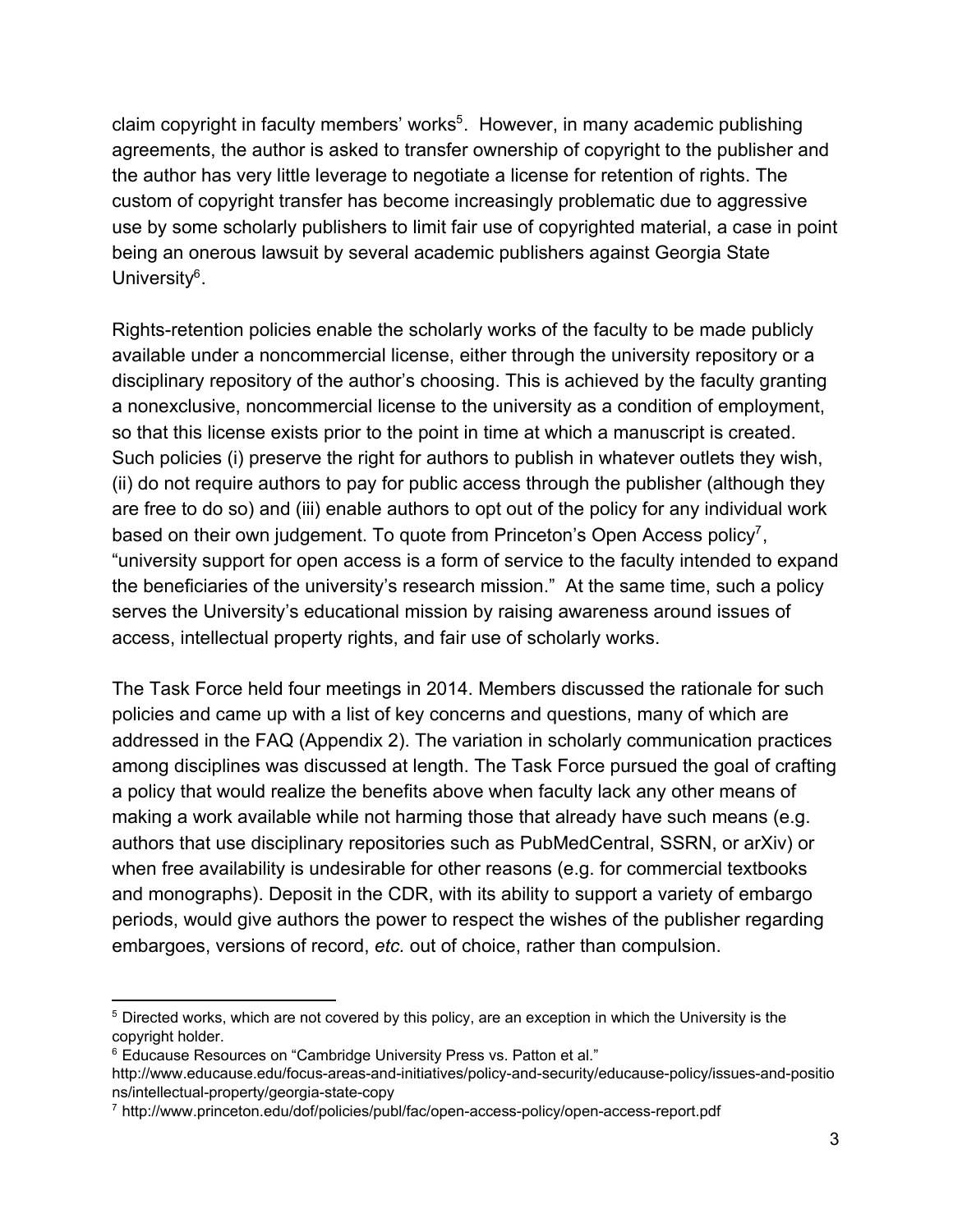Two guest speakers from Duke University and UCLA addressed an open informational session in which the Task Force asked questions about the experience implementing rights-retention policies at their institutions. Desk research was conducted over the summer of 2014 to catalog the variation among institutional policies and do further fact-gathering. A smaller committee met over the fall to draft a recommendation, and it was adopted by the entire Task Force in December by a unanimous vote.

The following policy, presented to Faculty Council as Resolution 20159, reflects the wording adopted by the Task Force with subsequent modifications recommended by the Office of University Counsel. The Task Force recommends the following to be considered as a University Policy, which ultimately requires approval not just by Faculty Council, but also by a Responsible University Officer, the University Counsel, and the Vice Chancellors. We anticipate that the Scholarly Communications Office of the University Library would be responsible for implementing and interpreting this policy, resolving disputes concerning its interpretation and application, and recommending changes. Library staff offer a proposal in Appendix 3 regarding the resources and that would be needed to implement the policy, and describe the infrastructure already available.

## Policy Recommendation

Resolution 2015-9. On Endorsing a University Open Access Policy.

The Faculty Council resolves:

1.1 The Faculty of the University of North Carolina at Chapel Hill is committed to disseminating the fruits of its research and scholarship as widely as possible. 1.2 In keeping with that commitment, the Faculty Council endorses the following University policy applicable to all scholarly articles authored or coauthored by persons while a member of the Faculty and whose copyright is held by the Faculty member under University policy.

1.3 This policy shall not apply to any articles completed before the adoption of this policy or to any articles for which the Faculty member entered into an incompatible licensing or assignment agreement before the adoption of this policy.

2.1 Each Faculty member grants to the University a nonexclusive, noncommercial, irrevocable, worldwide license to exercise, and to authorize others to exercise, any and all rights under copyright relating to each of his or her scholarly articles, in any medium, for the purpose of making their articles freely and widely available in an open access repository.

2.2 The Provost or Provost's designate will waive application of the license for a particular article or delay access for a specified period of time upon express direction by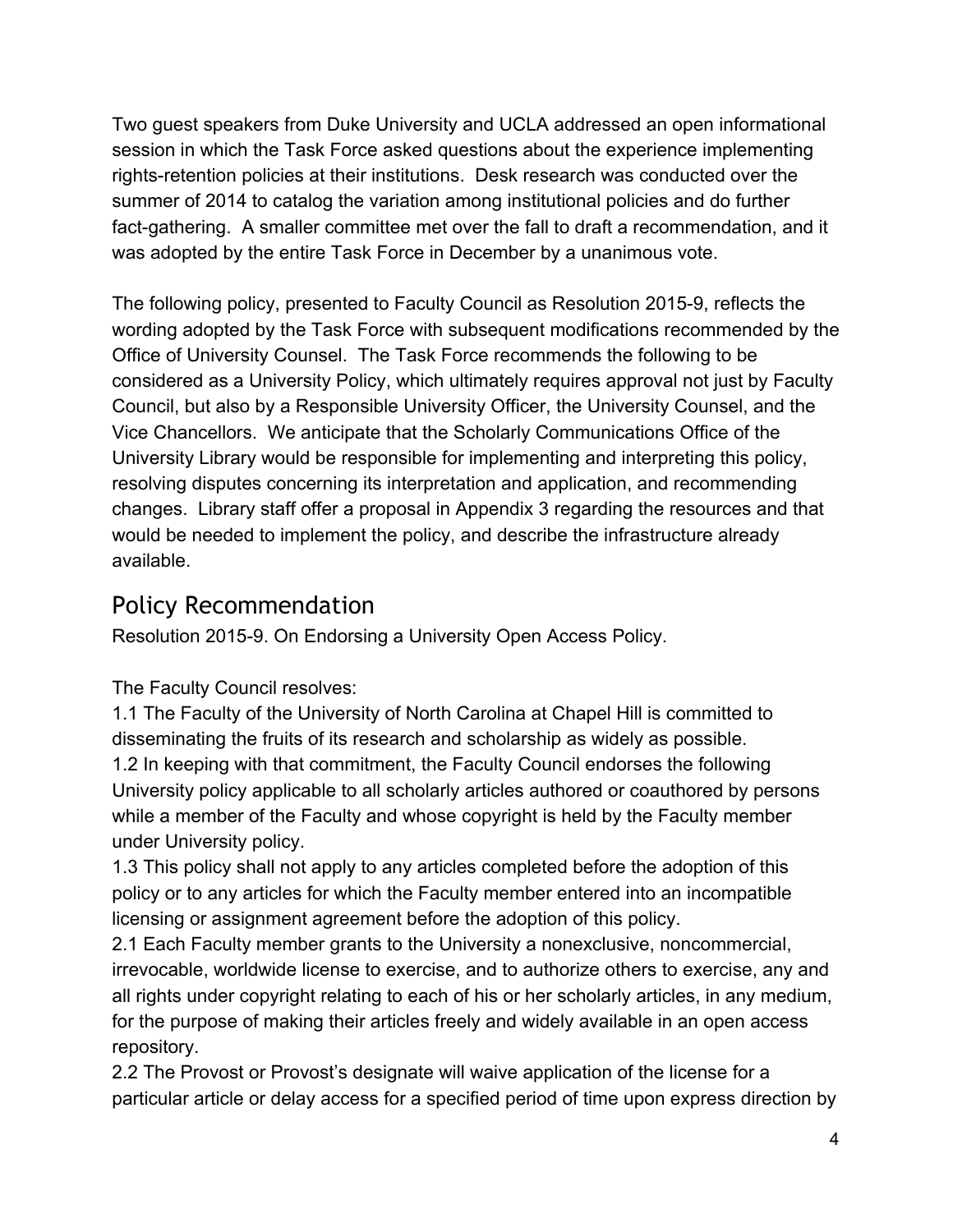a Faculty member.

3.1 Each Faculty member will provide an electronic copy of each article so licensed, ordinarily the author's final edited version, at no charge, as directed by the Provost's Office, to be made available to the public in an open-access repository.

3.2 The Scholarly Communications Office of the University Library or other office designated by the Provost will be responsible for interpreting this policy, resolving disputes concerning its interpretation and application, and recommending changes from time to time.

3.3. The Chair of the Faculty will appoint a committee to review this policy no later than three years after its adoption and present a report to the Faculty.

4.1. The Faculty Council is hopeful that the foregoing policy will be adopted and implemented by the University by January 1, 2016.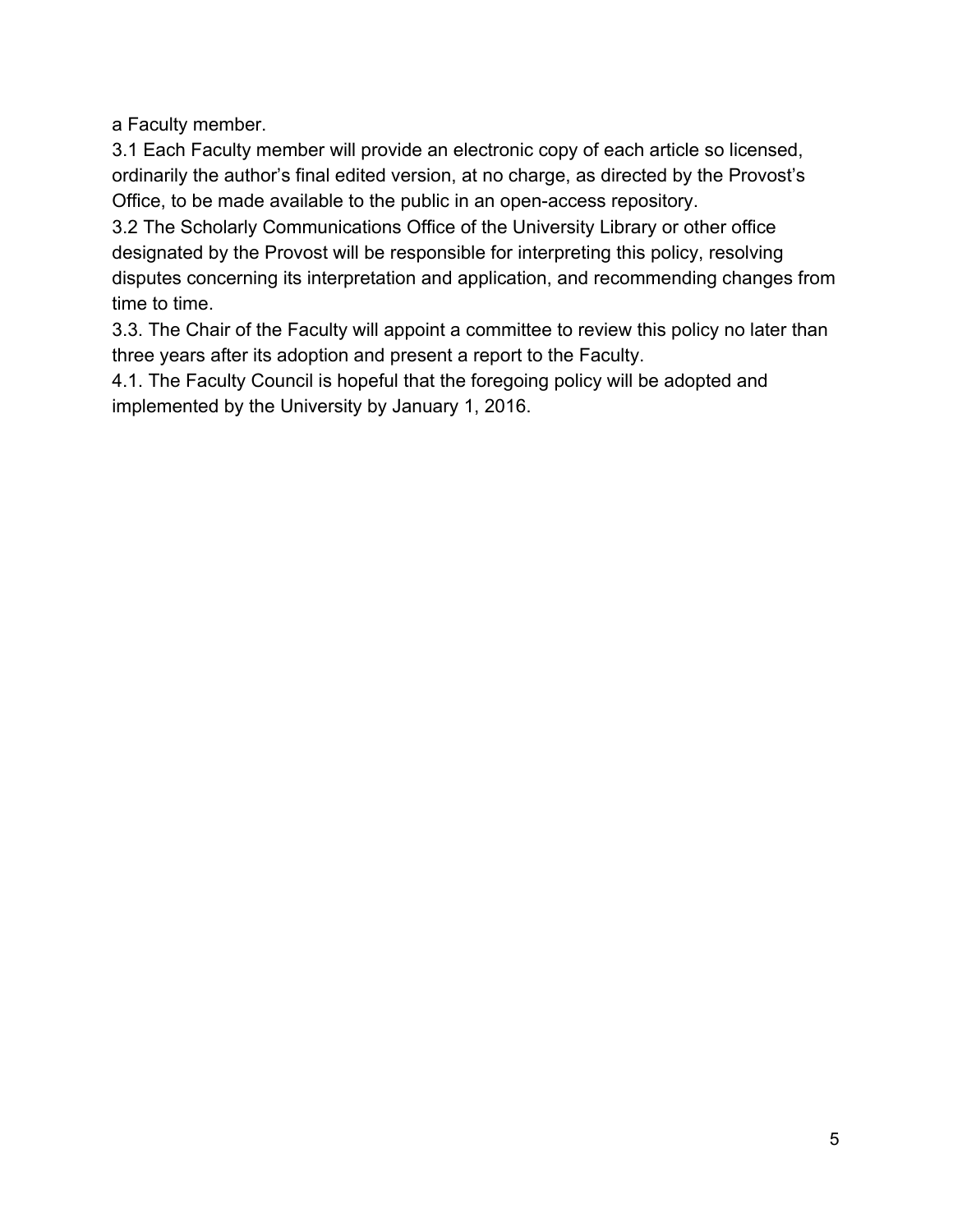### Appendix 1: Members of the Open Access Task Force

- 1. Baumgartner, Frank Political Science
- 2. Bohlman, Andrea Music
- 3. Bollinger, Lee Office of University Counsel
- 4. Brice, Jane Emergency Medicine
- 5. Brophy, AI Law School
- 6. Caren, Neal Sociology
- 7. Colacito, Ric School of Business
- 8. Curtain, Tyler English and Comparative Literature
- 9. Degener, Christie Health Sciences Library
- 10. Elia, Jean Morton Office of the Provost (ex officio)
- 11. Fraser, Mark School Social Work
- 12. Gilliland, Anne University Library
- 13. Hall, Leigh School of Education
- 14. Heitsch, Dorothea Romance Languages
- 15. Hemminger, Brad Information and Library Science
- 16. Hunter, Carol Deputy University Librarian
- 17. Jones, Paul Journalism / Information and Library Science
- 18. Kiel, David Center for Faculty Excellence (ex officio)
- 19. Kimbrough, Julie Law Library (co-chair)
- 20. Knafl, Kathleen Nursing
- 21. Lin, Wei-Cheng Art
- 22. Linz, Brandon Microbiology and Immunology (graduate rep)
- 23. McGowan, John English and Comparative Literature
- 24. Neta, Ram Philosophy
- 25. Porto, Jim School of Public Health
- 26. Robin, Will Music (grad rep)
- 27. Rubinstein, Michael Chemistry
- 28. Shearer, Tim Library Information Technology
- 29. Sherer, John University of North Carolina Press
- 30. Singleton, Scott School of Pharmacy
- 31. Thornburg, Tom School of Government
- 32. Vision, Todd Biology (co-chair)
- 33. Wahl, Jonathan Math
- 34. Watson, Harry History
- 35. Whisnant, Anne Faculty Governance (ex officio)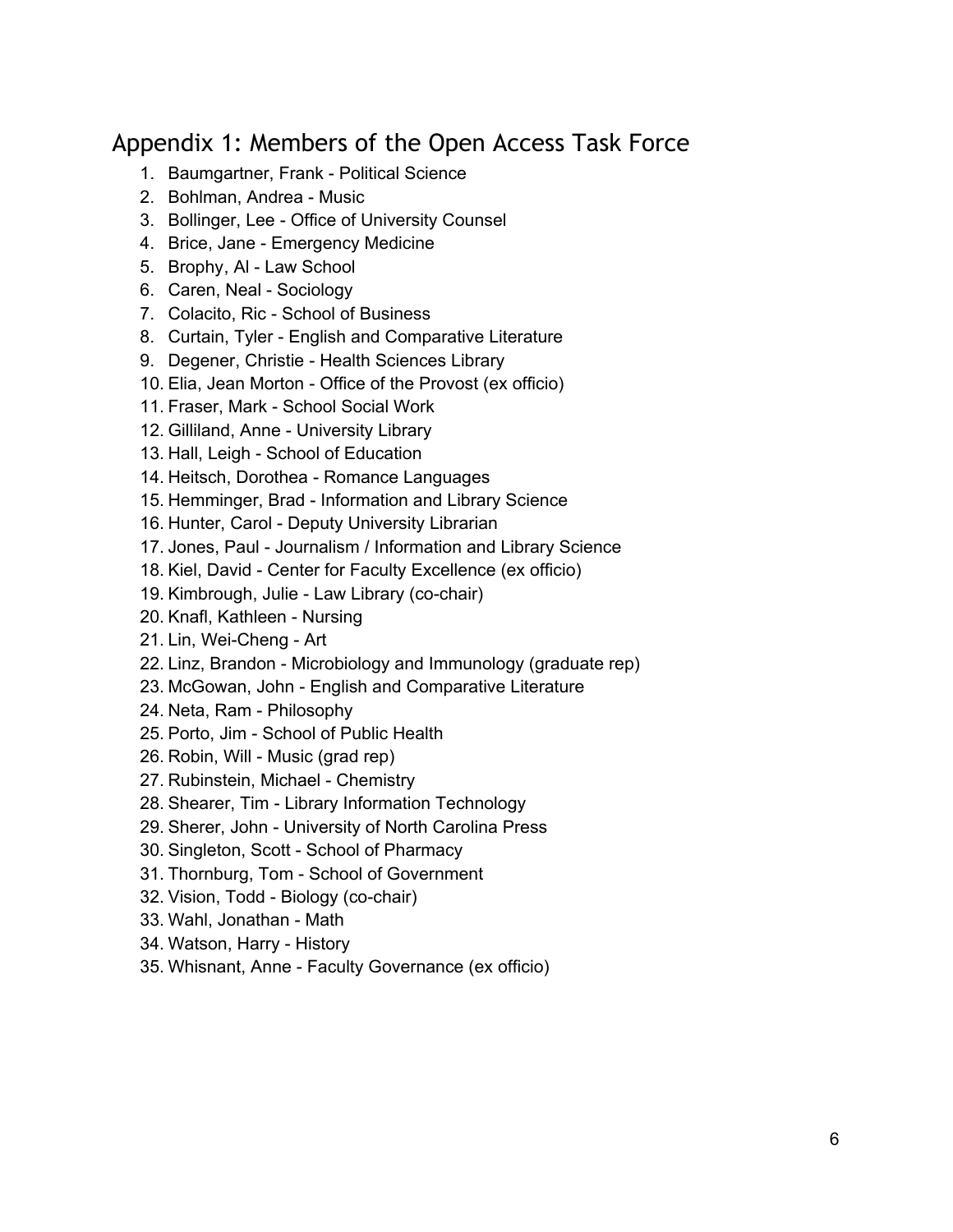# Appendix 2: Frequently Asked Questions

#### **What is the purpose of the proposed policy?**

To quote from the policy: "The Faculty of the University of North Carolina at Chapel Hill is committed to disseminating the fruits of its research and scholarship as widely as possible, and to protecting the intellectual property rights of its faculty."

#### **Who benefits from the open access policy?**

First, the faculty member retains a license to use their work noncommercially even if they subsequently transfer copyright to a publisher. Second, making the results of faculty research freely available online increases the visibility of scholarship not only to academics at elite institutions such as UNC but also to high school and community college students, scholars in the developing world and at small institutions, alumni, independent scholars, writers, journalists, researchers in private industry, policy makers, health care and legal professionals, and so on. Although such potential readers are often invisible to us as faculty authors, JSTOR reports that they turn away 150 million attempts to access their content from readers who lack subscription access<sup>8</sup>.

#### **Do other universities have similar open access policies?**

Yes, many universities both in the U.S. and other countries have adopted campus open access policies including Harvard, the University of California system, Duke, and the University of Kansas<sup>9</sup>.

#### **What will members of the faculty have to do to comply with the new policy?**

The policy automatically applies to scholarly articles created by UNC faculty after the policy is implemented. To realize the full benefits of the policy, faculty will be asked to deposit a copy of their scholarly article in the Carolina Digital Repository (CDR) if it is not already publicly available through another source. It is recommended that deposit be made upon acceptance, but works may be deposited at any time before or after publication.

#### **What version of the article should I submit?**

Typically, what is submitted will be the author's final manuscript, post peerreview, but prior to the inclusion of any specific formatting created by the publisher. However, some

<sup>8</sup> http://theatln.tc/18xB7UG

 $9$  For a list of institutions with similar rights-retention policies, see:

[http://cyber.law.harvard.edu/hoap/Additional\\_resources](http://cyber.law.harvard.edu/hoap/Additional_resources); for a searchable index of all institutions with open access policies, see http://roarmap.eprints.org/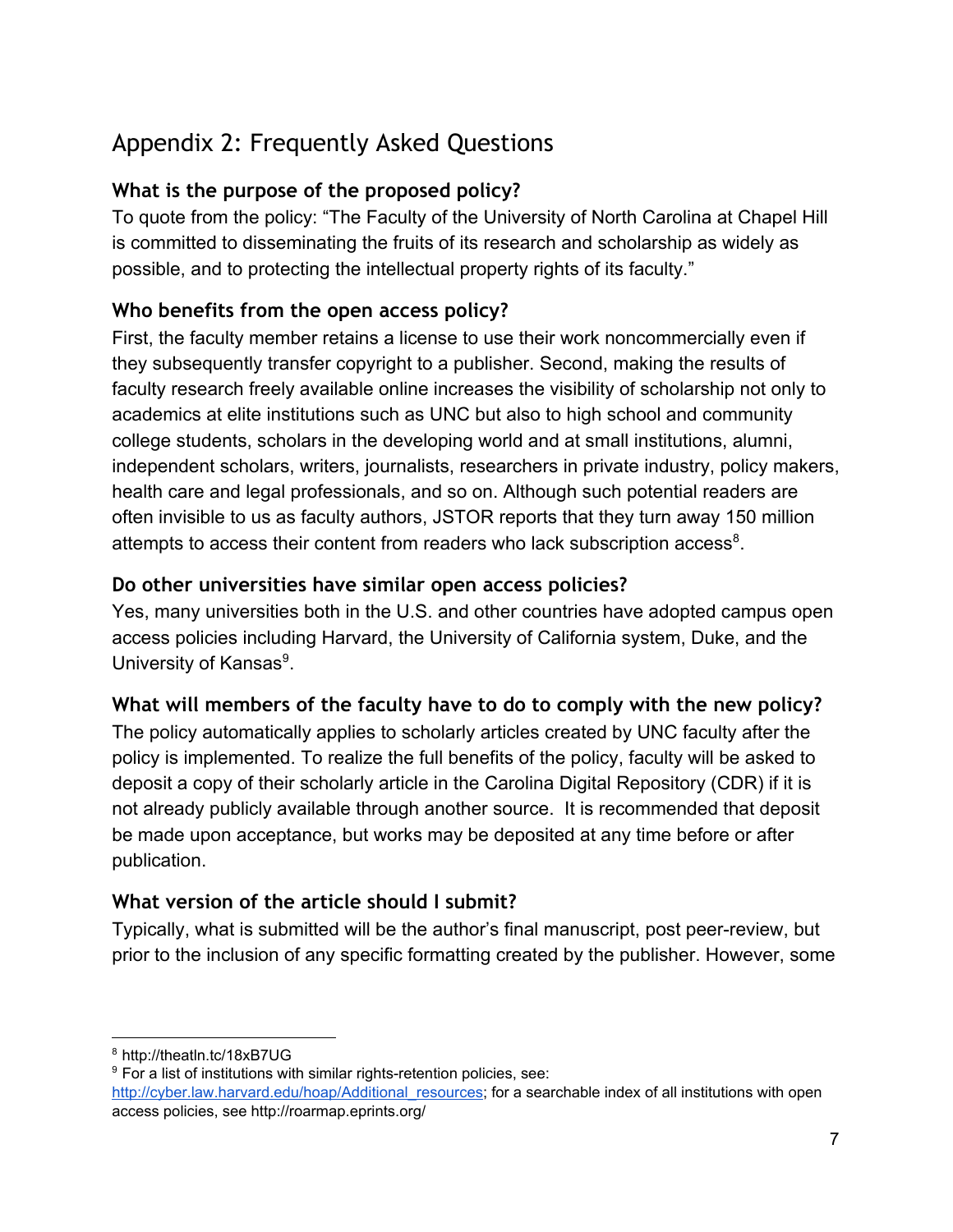publishers permit posting of the final typeset article (irrespective of the institution's policy); authors can look up their publisher's policy using SHERPA/RoMEO service<sup>10</sup>.

#### **What kinds of scholarship are covered under the policy?**

The policy applies to "scholarly articles." The definition of scholarly articles varies among the different disciplines and is left to the discretion of each faculty member<sup>11</sup>. Carolina Digital Repository<sup>12</sup> welcomes all works that faculty see fit to submit and are suitably licensed. The policy is *not* intended to cover classroom materials or books for profit[.](http://osc.hul.harvard.edu/sites/default/files/model-policy-annotated_0.pdf)

#### **Does the policy apply to articles written before the policy was implemented?**

No, articles written prior to the policy are not covered. However, CDR welcomes submissions of works written prior provided the submission does not violate publisher policy. Authors may consult SHERPA/RoMEO (see above) to learn whether a given publisher permits articles to be posted to an institutional repository. Many publishers do, but details vary, such as which copy, and whether there is an embargo period. Faculty members may also consult with the Scholarly Communications Office for guidance.

#### **How do I opt out?**

The policy allows faculty authors to opt out of the license for any individual scholarly article without the need for administrative approval.

#### **Would the policy apply to co-authored papers?**

Yes, joint authors each hold copyright in an article, and legally each author can grant a nonexclusive, noncommercial license to copy and distribute the work. However, it is strongly recommended to discuss your intentions for complying with the policy with your co-authors.

<sup>10</sup> http://www.sherpa.ac.uk/romeo/

<sup>&</sup>lt;sup>11</sup> The term "scholarly article" is recommended by Stuart Schieber in his Model Open Access Policy: "What constitutes a scholarly article is purposefully left vague. Clearly falling within the scope of the term are (using terms from the Budapest Open Access Initiative) articles that describe the fruits of scholars' research and that they give to the world for the sake of inquiry and knowledge without expectation of payment. Such articles are typically presented in peerreviewed scholarly journals and conference proceedings. Clearly falling outside of the scope are a wide variety of other scholarly writings such as books and commissioned articles, as well as popular writings, fiction and poetry, and pedagogical materials (lecture notes, lecture videos, case studies). Often, faculty express concern that the term is not (and cannot be) precisely defined. The concern is typically about whether one or another particular case falls within the scope of the term or not. However, the exact delineation of every case is neither possible nor necessary. In particular, if the concern is that a particular article inappropriately falls within the purview of the policy, a waiver can always be obtained." http://osc.hul.harvard.edu/sites/default/files/model-policy-annotated 0.pdf

<sup>12</sup> https://cdr.lib.unc.edu/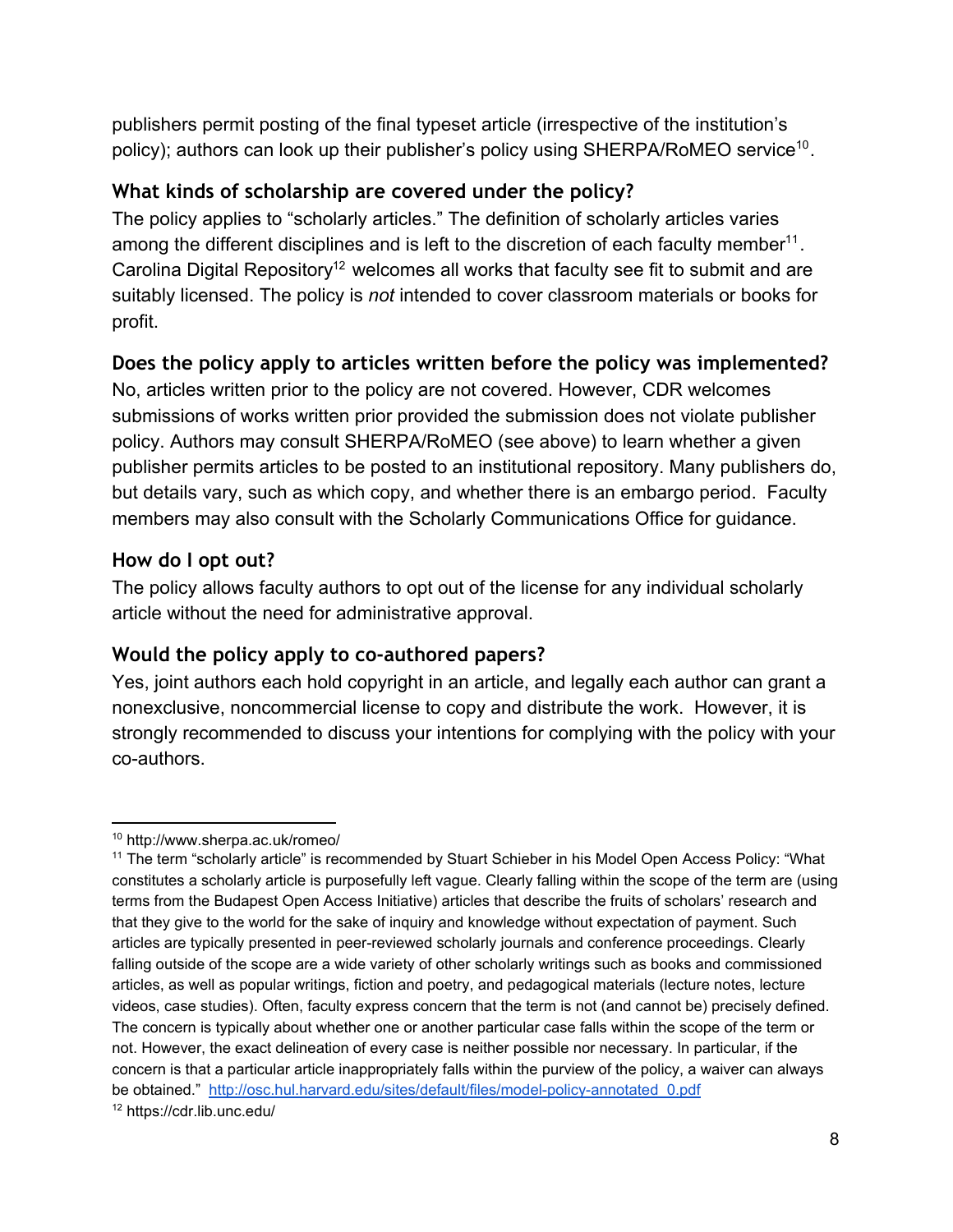### **My article is already available in an open access repository (e.g. PubMed Central, arXiv, SSRN) or in an open access journal. Do I need to deposit it with UNC?**

If your article is already publicly available because you posted it to a preprint repository, or the publisher deposited it in a federal repository (e.g. PubMedCentral) or it is already available for free on the publisher's website, great! It is our intention that faculty authors may comply with the policy by providing a link to the article rather than depositing it yet again. The primary goal of the policy is to make UNC faculty scholarship widely available, and this achieves that end.

#### **Is financial support available if a faculty member wishes to publish in an open access journal that charges a fee for publication of articles?**

The University has, in the past, had an Open Access fund for this purpose. However, this recommended policy focuses on rights retention and is silent on the matter of whether and how the University should subsidize Article Processing Charges. The CDR is provided as a free service of the University. Use of the CDR does not require you to pay publication fees, nor does it exempt you from any such fees that are levied.

### **What if a journal publisher refuses to publish my article because of the prior permission given to UNC under the policy?**

You have the freedom to opt out for any individual scholarly article if you still wish to use that publisher. The policy simply changes the default relationship with the publisher so that they must ask you for exclusive rights rather than you having to request rights back from them.

#### **What is the effect of the policy on small publishers, scholarly societies, journals or peer review?**

The policy provides access to those who would not otherwise have institutional or personal subscriptions and only allows non-commercial use. Evidence suggests that this means it has a negligible effect on publisher revenue. To quote from the FAQ page of the MIT open access policy<sup>13</sup>: "There is no empirical evidence that even when all articles are freely available, journals are canceled. The major societies in physics have not seen any impact on their publishing programs despite the fact that for more than 10 years, an open access repository (arXiv) has been making available nearly all of the High Energy Physics literature written during that period. If there is downward pressure on journal prices over time, publishers with the most inflated prices – which tend to be the commercial publishers – will feel the effects sooner. Journals will still be needed for

<sup>13</sup> http://bit.ly/1GdNJeX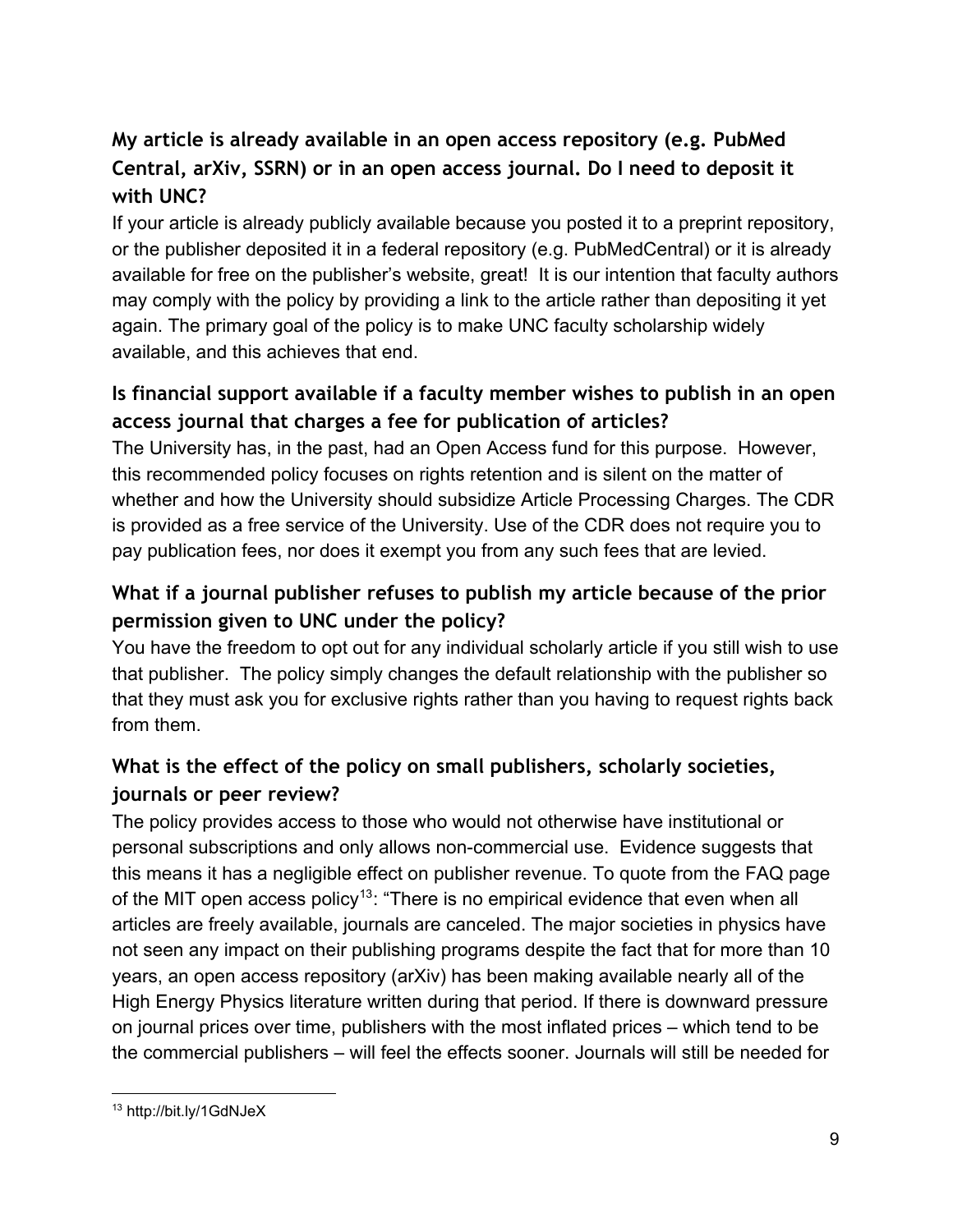their value-added services, such as peer review logistics, copy editing, type setting, and maintaining web sites." The Task Force has contacted a number of scholarly society journals in the humanities and, similarly, no concerns about this policy have been raised. If the copy made available to the repository is the author's final copy or later, it will still reflect the improvements made during peer review.

#### **What is the Carolina Digital Repository?**

The Carolina Digital Repository  $(CDR)^{14}$ , a service of the University Libraries, provides long-term access and safekeeping for scholarly works, datasets, research materials, records, and audiovisual materials produced by the UNC-Chapel Hill community. The CDR ensures that your work is accessible and searchable on its website and indexed in search engines. The CDR offers a range of access controls including embargoes and granting access to specific groups on campus. See Appendix 3 for how the CDR would be used to support the proposed policy.

#### **Will I be able to embargo access to my article?**

The CDR can give authors the option of complying with the journal's embargo policy or choosing a different embargo period.

#### **Will this apply to staff and students?**

This policy applies only to faculty. However, since staff and students often coauthor works with faculty, it is important for this issue to be discussed along with the other issues of coauthorship. We encourage the UNC Graduate and Professional Student Federation and the UNC Postdoc Association to bring these issues to the attention of their members.

#### **Will this affect tenure and promotion, or my ability to publish in prestigious journals?**

The policy does not limit the journals in which you publish, nor does it have any effect on how those publications are assessed during promotion and tenure review. However, the policy does offer scholars the opportunity of enhancing their public reputation by reaching audiences that would not otherwise have access their work.

#### **What resources are available to me to answer my questions about the policy or deal with disputes with publishers?**

The UNC Scholarly Communications Office is available to assist should questions or disputes arise.

<sup>14</sup> https://cdr.lib.unc.edu/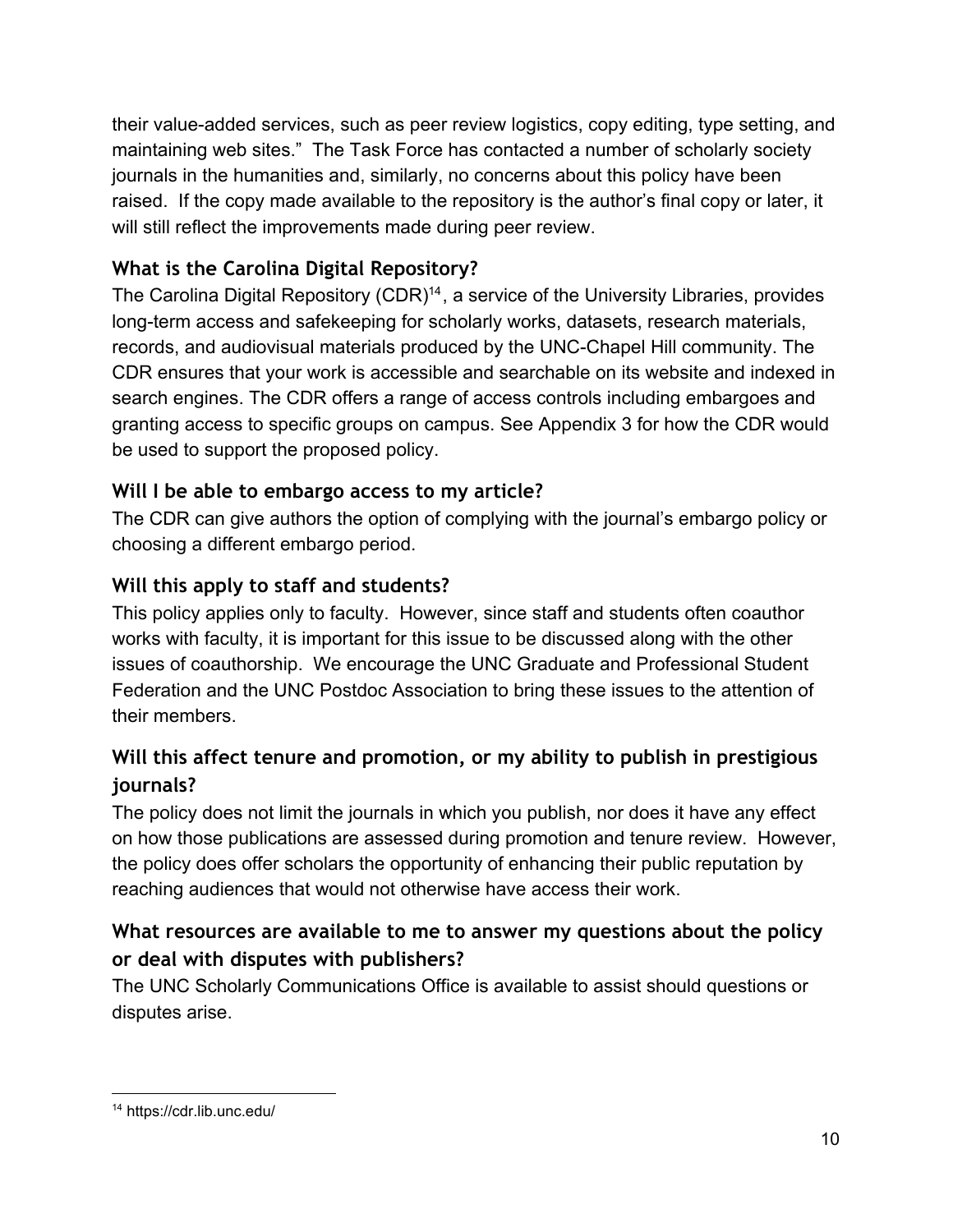#### **How will this policy apply to third party content (such as images that I received special permission to reprint)?**

If you have signed a separate agreement to use content or images that precludes redistribution, then that content cannot be included in the version of the article submitted to the CDR.

#### **Will this policy create extra work for me?**

The policy encourages faculty to deposit their works in the CDR if the works are not otherwise openly available, but compliance is voluntary. The policy is intended to provide a service that you have the legal right to take advantage of and nothing more.

#### **What does rights retention have to do with Open Access?**

There are many flavours of Open Access. The current policy achieves what is called "Green" and "Gratis" access<sup>15</sup>, in which you reserve the right to noncommercial distribution of your work through the CDR or other repository of your choice.

<sup>&</sup>lt;sup>15</sup> "Green": In "Green" OA, access is provided through a repository, be it institutional or disciplinary, and the article is still made available to subscribers via the publisher. Green OA is the focus of nearly every institutional policy, as it is here. In contrast, in "Gold" OA, access would be provided via the publisher, independent of their business model, embargo period, license, *etc*. (examples include the Public Library of Science and the Open LIbrary of Humanties).

<sup>&</sup>quot;Gratis": The second dimension ("Gratis" vs "Libre") has to do with the rights granted to the reader. Gratis OA works are free to read, but not free to reuse, and is sometimes called "public" rather than "open" access. Libre works are not only free to but also grant some additional reuse rights, often achieved through granting a Creative Commons Attribution, or CC-BY, license#. Since the recommended policy specifies a noncommercial license, the reuse rights are Gratis but not Libre.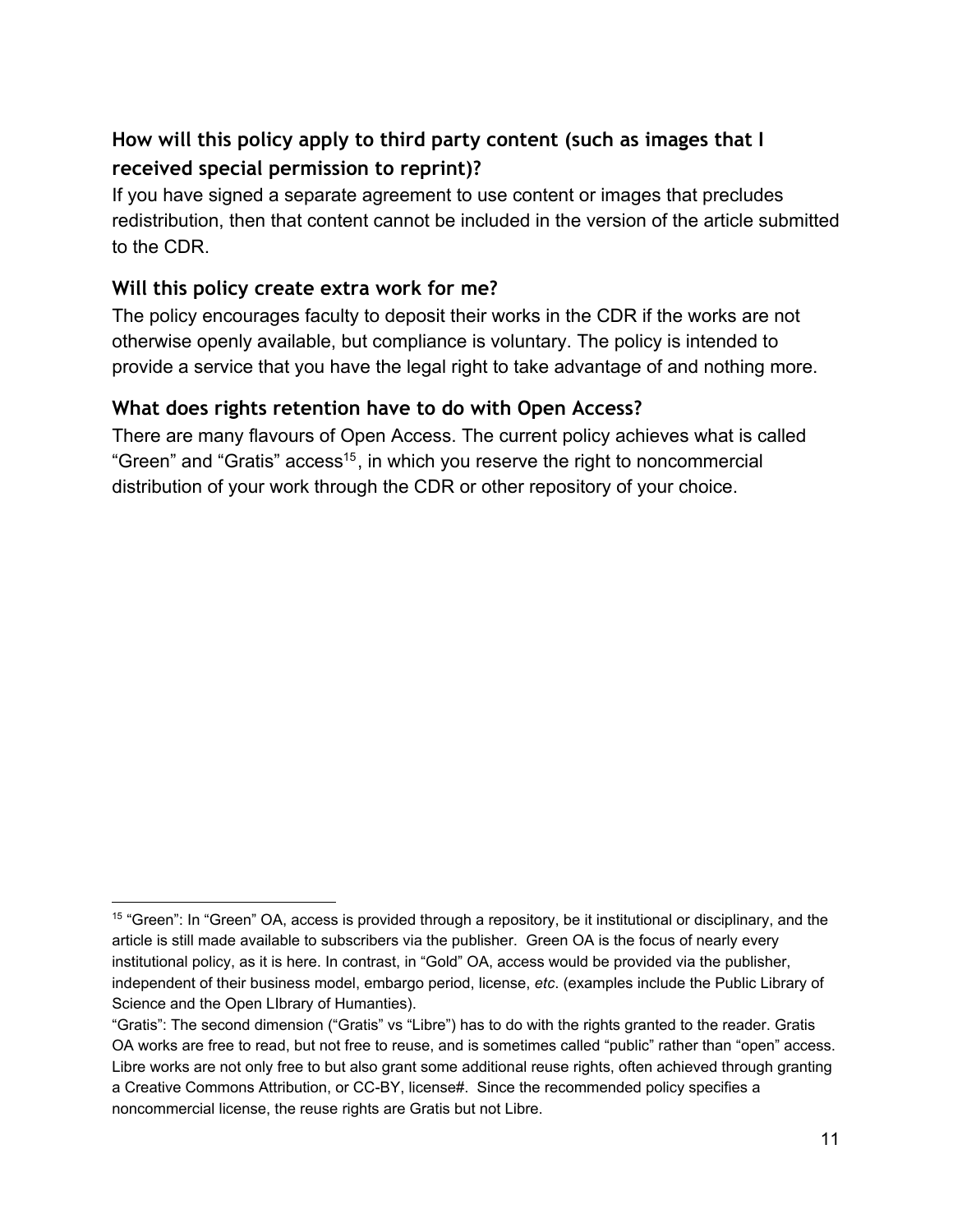# Appendix 3: The UNC-CH Libraries and the Carolina Digital Repository

The University Libraries endorse and would support an Open Access policy that would change the default relationship between authors and publishers to reserve open access rights on behalf of UNC authors. Below is an overview of resources that are now available from the Libraries to support an Open Access policy. That is followed by a list of resources that the Libraries would need to develop should the faculty adopt an Open Access policy.

The University Libraries has among its resources:

The Carolina Digital Repository  $(CDR)^{16}$ . The CDR provides long-term access and safekeeping for scholarly works, datasets, research materials, records, and audiovisual materials produced by the UNC-Chapel Hill community. The CDR currently supports:

- Self-submission. Users may upload documents for preservation by logging into a website.
- Relationships with other repositories. UNC has built a relationship with BioMed Central to automatically ingest content authored by UNC researchers into the CDR. UNC authors therefore only have to deposit their works once into their discipline's main repository.
- Embargo. The CDR supports the attachment of an embargo to a work with any future date. Visitors can see that the document exists but cannot download it until the embargo has passed. (For the purposes of an Open Access policy, the embargo should not exceed the copyright term.)
- Preservation. The CDR creates multiple copies of an object and monitors them over time to ensure long-term health.
- Indexing/discovery. The CDR promotes discovery of works both within the software and via external indexing sites such as Google, Yahoo, and Bing. A Network of Librarian Liaisons
- Discipline focused. The University Libraries hire, train, and make available information specialists with subject strengths who understand and support scholarly work across the humanities, social sciences, STEM, and professional schools.
- Departmental relationships. These liaisons are assigned to and build relationships with UNC departments, centers and schools. The Scholarly Communications Office. The Scholarly Communications Officer provides guidance, policy development, and advocacy to faculty, students, and staff on the following issues that are relevant to

<sup>16</sup> https://cdr.lib.unc.edu/